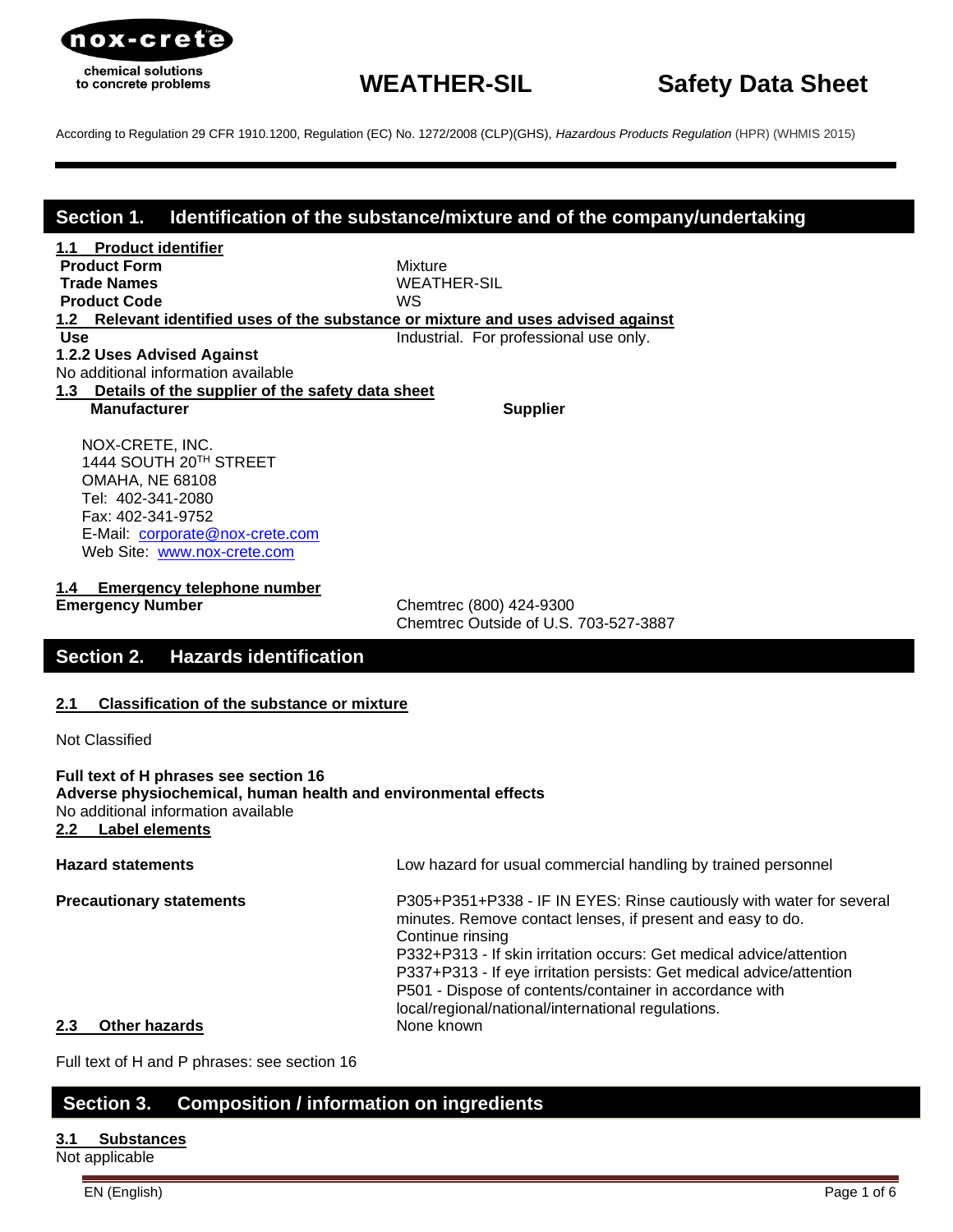

# **WEATHER-SIL Safety Data Sheet**

According to Regulation 29 CFR 1910.1200, Regulation (EC) No. 1272/2008 (CLP)(GHS), *[Hazardous Products Regulation](http://laws-lois.justice.gc.ca/eng/regulations/SOR-2015-17/index.html)* (HPR) (WHMIS 2015)

### **3.2 Mixture**

This product contains no hazardous ingredients when evaluated by criteria established in the OSHA Hazard Communication Standard (29 CFR 1910.1200).

## **Section 4. First aid measures**

| <b>Description of first aid measures</b><br>4.1               |                                                                                                                                                                                                                                                                                       |
|---------------------------------------------------------------|---------------------------------------------------------------------------------------------------------------------------------------------------------------------------------------------------------------------------------------------------------------------------------------|
| <b>First-aid measures general</b>                             | Get medical advice/attention if you feel unwell. Never give anything by<br>mouth to an unconscious person.                                                                                                                                                                            |
| First-aid measures after inhalation                           | If the individual experiences nausea, dizziness, has difficulty in<br>breathing seek a healthcare professional immediately. In all cases of<br>doubt, or when symptoms persist, seek medical advice. Remove to<br>fresh air and keep at rest in a position comfortable for breathing. |
| First-aid measures after skin contact                         | If skin irritation persists, seek medical attention. Remove or take off<br>immediately all contaminated clothing. Rinse skin with water or shower.<br>Wash off immediately with soap and plenty of water.                                                                             |
| First-aid measure after eye contact                           | When contact lenses are worn, remove if possible. In case of contact<br>with eyes, rinse immediately with plenty of flowing water for 10 to 15<br>minutes while holding eyelids apart. If irritation persists, seek medical<br>attention                                              |
| First-aid measures after ingestion                            | Rinse mouth. DO NOT induce vomiting. Get medical attention<br>immediately.                                                                                                                                                                                                            |
| Most important symptoms and effects, acute and delayed<br>4.2 |                                                                                                                                                                                                                                                                                       |
| Symptoms/injuries after inhalation                            | May cause irritation to the respiratory tract. Overexposure to vapors may<br>result in headache, nausea, drowsiness or dizziness.                                                                                                                                                     |
| Symptoms/injuries after skin contact                          | May cause skin irritation or burning sensation                                                                                                                                                                                                                                        |
| Symptoms/injuries after eye contact                           | May cause eye irritation or injury                                                                                                                                                                                                                                                    |
| Symptoms/injuries after ingestion                             | May cause severe irritation or burns to the mucous membrane of the<br>mouth, throat, esophagus and stomach                                                                                                                                                                            |

**4.3 Indication of any immediate medical attention and special treatment needed**

No additional information available

## **Section 5. Firefighting measures**

## **5.1 Extinguishing media**

| Suitable extinguishing media                              | Use fire-extinguishing media appropriate for surrounding materials.    |
|-----------------------------------------------------------|------------------------------------------------------------------------|
|                                                           | Dry chemical, foam carbon dioxide                                      |
| Unsuitable extinguishing media                            | Do not use heavy water stream                                          |
| 5.2 Special hazards arising from the substance or mixture |                                                                        |
| <b>Reactivity</b>                                         | Thermal decomposition products may cause a health hazard.              |
| 5.3 Advice for firefighters                               |                                                                        |
| <b>Firefighting instructions</b>                          | Use water spray or fog to cool exposed containers.                     |
| Protective equipment for firefighters                     | Firefighters should wear self-contained breathing apparatus (SCBA) and |
|                                                           | full protective gear when fighting any chemical fire.                  |
| <b>Other information</b>                                  | On heating or burning harmful gasses/vapors may be released.           |
|                                                           | This product may cause the floor to become slippery.                   |

## **Section 6. Accidental release measures**

## **6.1 Personal precautions, protective equipment and emergency procedures**

| <b>General measures</b>   | Dike or impound spilled material. Take proper precautions to ensure   |
|---------------------------|-----------------------------------------------------------------------|
|                           | your own health and safety before attempting spill control or cleanup |
| 6.11 Protective Equipment | Equip cleanup crew with proper protective equipment.                  |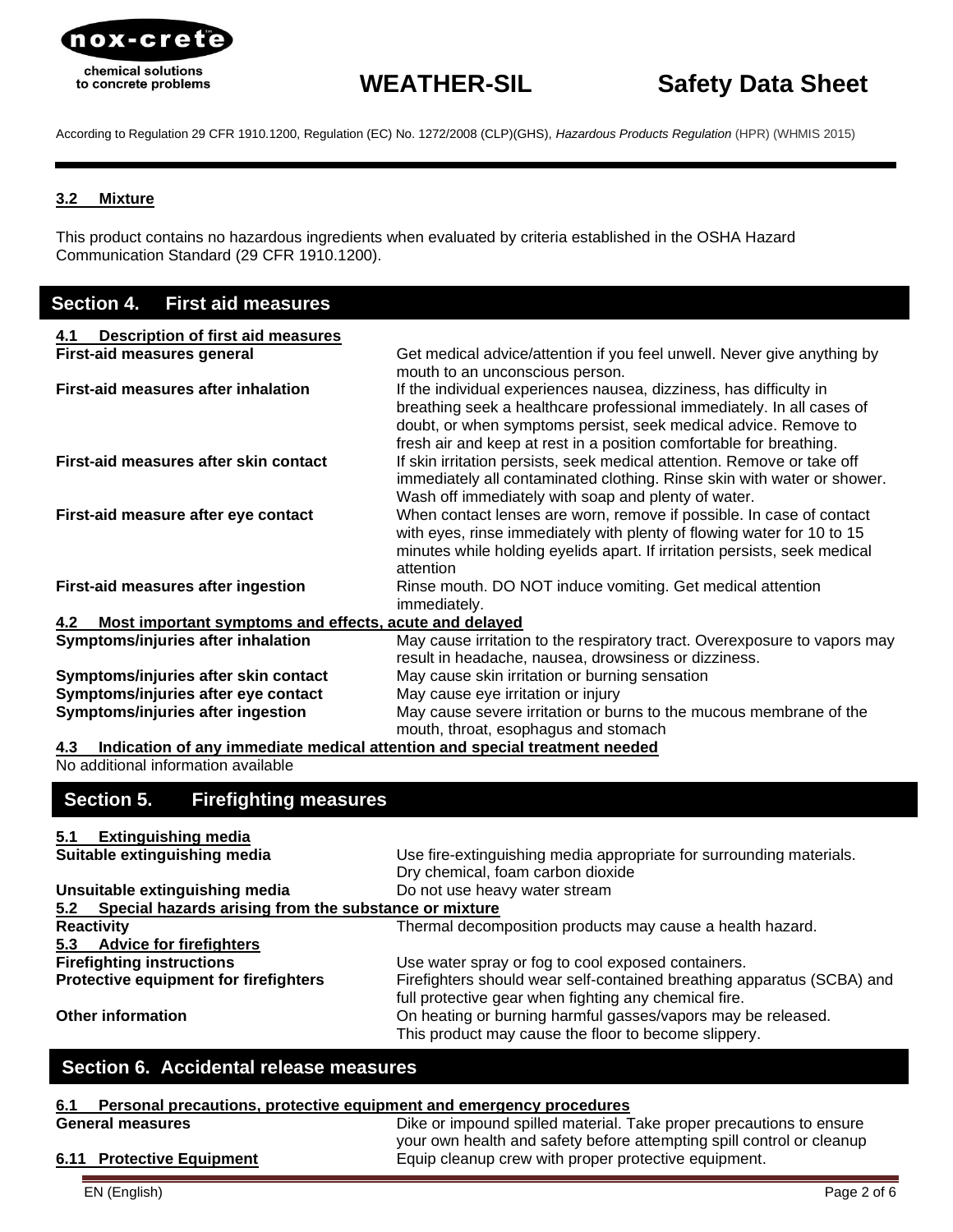

| <b>Environmental precautions</b><br>6.2     | Prevent entry to sewers and public waters.<br>Notify authorities if liquid enters sewers or public waters.                                                                                                                                                                     |
|---------------------------------------------|--------------------------------------------------------------------------------------------------------------------------------------------------------------------------------------------------------------------------------------------------------------------------------|
| 6.3                                         | Methods and materials for containment and cleaning up                                                                                                                                                                                                                          |
| Methods for cleaning up                     | Soak up spills with inert solids, such as clay or diatomaceous earth.<br>Collect into vapor tight containers and dispose of properly.                                                                                                                                          |
| Section 7. Handling and storage             |                                                                                                                                                                                                                                                                                |
| <b>Precautions for safe handling</b><br>7.1 |                                                                                                                                                                                                                                                                                |
| <b>Protective measures</b>                  | Wash hands and other exposed areas with soap and water before<br>eating, drinking or smoking and when leaving work. Provide good<br>ventilation in work areas to prevent formation of vapor. When not in use<br>keep containers tightly closed. Avoid breathing vapor or mist. |
| <b>Hygiene measures</b>                     | Wash contaminated clothing before reuse.                                                                                                                                                                                                                                       |
| 7.2                                         | Conditions for safe storage, including any incompatibilities                                                                                                                                                                                                                   |
| <b>Storage conditions</b>                   | Store in accordance with local regulations. Store in original container in<br>a cool well-ventilated place. Keep containers tightly closed until ready<br>for use. Keep from freezing.                                                                                         |
| Incompatible materials                      | None known                                                                                                                                                                                                                                                                     |
| <b>Storage temperature</b>                  | Prevent exposure to freezing temperatures.                                                                                                                                                                                                                                     |
|                                             | Section 8. Exposure controls/personal protection                                                                                                                                                                                                                               |
| 8.1 Control parameters                      |                                                                                                                                                                                                                                                                                |
| <b>Occupational exposure limits</b>         | None of the components have assigned exposure limits.                                                                                                                                                                                                                          |
| 8.2<br><b>Exposure controls</b>             |                                                                                                                                                                                                                                                                                |
| Appropriate engineering controls            | Use with adequate ventilation to keep product vapor concentrations<br>below specified TLV                                                                                                                                                                                      |
| Eye and face protection                     | Chemical goggles and/or face shields are recommended to prevent<br>potential eye contact, irritation or injury.                                                                                                                                                                |
| <b>Skin protection</b>                      | Wear chemical resistant gloves and appropriate clothing and<br>boots as required to prevent skin contact. Wash exposed skin<br>frequently with soap and water. Soiled clothing should be laundered<br>before reuse.                                                            |
| <b>Respiratory protection</b>               | General room ventilation is normally adequate. Avoid breathing the<br>product mist or vapors. The use of an appropriate respirator is<br>recommended whenever the airborne concentrations exceed the TLV.                                                                      |

## Section 9. Physical and chemical properties

| Information on basic physical and chemical properties<br>9.1 |                   |  |
|--------------------------------------------------------------|-------------------|--|
| White emulsion<br>Appearance                                 |                   |  |
| Odor                                                         | Slight            |  |
| <b>Odor Threshold</b>                                        | No data available |  |
| <b>PH</b>                                                    | No data available |  |
| <b>Melting point</b>                                         | No data available |  |
| <b>Freezing point</b>                                        | No data available |  |
| <b>Boiling point</b>                                         | 100 C (212 F)     |  |
| <b>Flash point</b>                                           | > 100 C (212 F)   |  |
| Relative evaporation rate (butyl acetate=1)                  | No data available |  |
| Flammability (solid, gas)                                    | No data available |  |
| Upper/lower explosive limits                                 | No data available |  |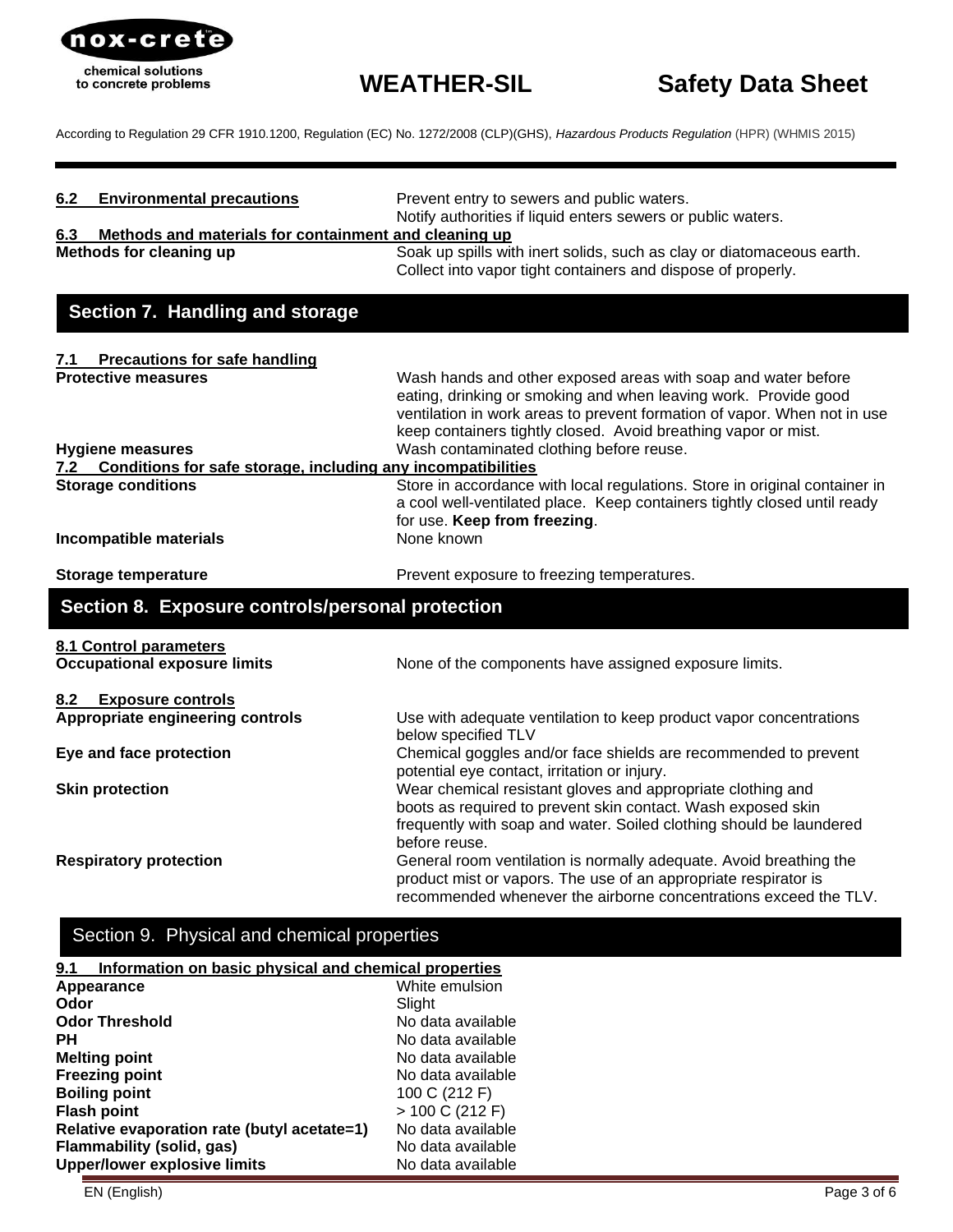

# **WEATHER-SIL Safety Data Sheet**

According to Regulation 29 CFR 1910.1200, Regulation (EC) No. 1272/2008 (CLP)(GHS), *[Hazardous Products Regulation](http://laws-lois.justice.gc.ca/eng/regulations/SOR-2015-17/index.html)* (HPR) (WHMIS 2015)

**Vapor pressure** No data available **Vapor density No data available No data available Relative density (Specific gravity)** 0.992 Kg per Liter 8.3 Lbs per Gallon **Solubility** Water: Miscible **Partition coefficient n-octanol/water** No data available **Auto-ignition temperature** Not applicable **Viscosity No data available VOC content VOC:** Less than 350 g/l

Actual VOC : Less than 120 g/l

## Section 10. Stability and reactivity

| 10.1 Reactivity                         | No additional information available                             |
|-----------------------------------------|-----------------------------------------------------------------|
| 10.2 Chemical stability                 | Stable under normal conditions                                  |
| 10.3 Possibility of hazardous reactions | Hazardous polymerization will not occur.                        |
| 10.4 Conditions to avoid                | Extreme high or low temperatures. Avoid freezing                |
| 10.5 Incompatible materials             | None known                                                      |
| 10.6 Hazardous decomposition products   | If standing for a long time alcohol may build up by hydrolysis. |
|                                         |                                                                 |

## Section 11. Toxicology information

| 11.1 Information on toxicological effects |                                                                         |
|-------------------------------------------|-------------------------------------------------------------------------|
| <b>Acute toxicity</b>                     | No adverse effects expected under intended use.                         |
| <b>Irritation/Corrosion</b><br>Skin       | May cause skin irritation                                               |
| <b>Eves</b>                               | May causes eye irritation and damage.                                   |
| <b>Respiration or skin sensitization</b>  | May cause respiratory irritation                                        |
| <b>Germ cell mutagenicity</b>             | Not classified                                                          |
| Carcinogenicity                           | No component of this product present at levels greater than 0.1 % is    |
|                                           | identified as a carcinogen by the U.S. National Toxicology Program, the |
|                                           | U.S. Occupational Safety and Health Act, or the International Agency on |
|                                           | Research on Cancer (IARC)                                               |
| <b>Reproductive toxicity</b>              | Not classified                                                          |
| Specific target organ toxicity            |                                                                         |
| Single exposure                           | Not classified                                                          |
| <b>Repeated exposure</b>                  | Not classified                                                          |
| <b>Aspiration hazard</b>                  | Not classified                                                          |

## Section 12. Ecological information

| <b>12.1 Ecotoxicity</b>            | Not established                     |
|------------------------------------|-------------------------------------|
| 12.2 Persistence and degradability | Not established                     |
| 12.3 Bioaccumulative potential     | Not established                     |
| 12.4 Mobility in soil              | No additional information available |
| 12.5 Other adverse effects         | Avoid release to the environment    |
|                                    |                                     |

## SECTION 13. Disposal Considerations

**13.1 Waste treatment methods** The user of this material has the responsibility to dispose of unused material, residues and containers in compliance with all applicable local, state and federal laws and regulations regarding treatment, storage and disposal for hazardous and nonhazardous wastes.

## SECTION 14. Transport information

**In accordance with ADR / RID / ADNR / IMDG / ICAO / IATA**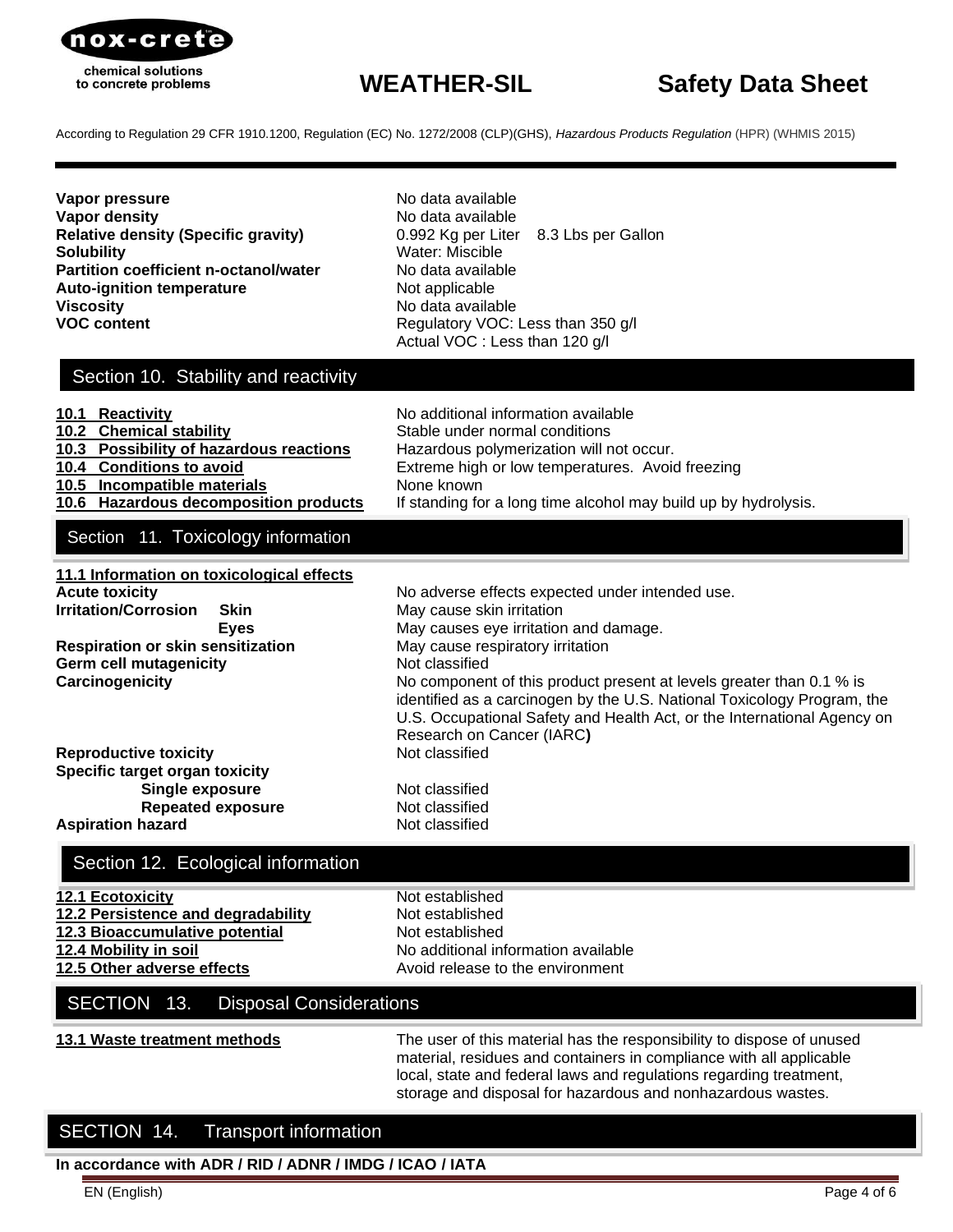

| 14.1 UN number<br>14.2 UN proper shipping name<br>14.3 Transport hazard class(es)<br>14.4 Packing group<br><b>14.5 Environmental hazards</b><br>14.6 Special precautions for user | Not dangerous goods in sense of transport regulations.<br>Concrete Surface Waterproofer<br>Not applicable<br>Not applicable<br>No additional information available                                                              |
|-----------------------------------------------------------------------------------------------------------------------------------------------------------------------------------|---------------------------------------------------------------------------------------------------------------------------------------------------------------------------------------------------------------------------------|
| 14.7 Transport in bulk according to<br>Annex II of MARPOL 73/78 and the IBC Code No additional information available<br>14.8 Transport in bulk according to<br>CFR 49 173.15      | Not applicable                                                                                                                                                                                                                  |
| SECTION 15.<br><b>Regulatory information</b>                                                                                                                                      |                                                                                                                                                                                                                                 |
| 15.1.2 USA Regulations<br><b>Section 313</b><br><b>TSCA</b>                                                                                                                       | 15.1 Safety, health and environmental regulations/legislation specific for the substance or mixture<br>Contains no ingredients at or above the De Minimus reporting level<br>All ingredients are listed or exempted             |
| <b>PROPOSITION 65</b><br>15.1.3 Canada Regulations                                                                                                                                | None of the ingredients is listed<br>This SDS has been prepared according to the hazard criteria of the<br>Hazardous Products Regulation (HPR) (WHMIS 2015) and the SDS<br>contains all of the information required by the HPR. |
| <b>DSL</b><br>15.2 Chemical safety assessment                                                                                                                                     | All ingredients are listed or exempted<br>A Chemical Safety Assessment has not been carried out.                                                                                                                                |
| Other information<br>Section 16.                                                                                                                                                  |                                                                                                                                                                                                                                 |
| Date of issue<br>Version<br><b>Number</b><br>Date of previous issue<br>Preparer                                                                                                   | 6-15-2020<br>2.0<br>941<br>Nox-Crete, Inc.                                                                                                                                                                                      |

#### Reference Documentation

The information and recommendations contained herein are, to the best of Nox-Crete, Inc.'s knowledge and belief, accurate and reliable as of the date issued. You can contact Nox-Crete, Inc. to ensure that this document is the most current available from Nox-Crete, Inc. The information and recommendations are offered for the buyer's/user's consideration and examination. It is the buyer's/user's responsibility to satisfy themselves that the product is suitable for the intended use. Appropriate warnings and safe-handling procedures should be provided to all handlers and users. Since conditions for use of the product are not under the control of the manufacturer, it is the buyer's/user's duty to determine the conditions necessary for the safe use of this product. Since the information provided herein may have been obtained in part from independent laboratories or other sources not under our direct supervision, no representation is made that the information is accurate, reliable, complete or representative and buyer/user may rely thereon only at their risk. We have made no effort to censor or to conceal deleterious aspects of this product. Further, since we cannot anticipate or control the many different conditions under which this information or our products may be used, we make no guarantee that the health and/or safety precautions we have suggested will be adequate for all individuals and /or situations involving its handling or use. Likewise, we make no guarantee or warranty of any kind that the use or disposal of this product is in compliance with all federal, state or local laws. It is the obligation of each buyer/user of the product mentioned herein to determine and comply with the requirements of all applicable statutes. If buyer/user repackages this product, it is the buyer's/user's responsibility to ensure proper health, safety and other necessary information is included with and/or on the container. Nox-Crete, Inc. urges each customer or recipient of this SDS to study it carefully and consult appropriate expertise, as necessary or appropriate, to become aware of and understand the data contained in this SDS and any hazards associated with this product. Alteration of this document is strictly prohibited. Except to the extent required by law, re-publication or retransmission of this document, in whole or in part is not permitted.